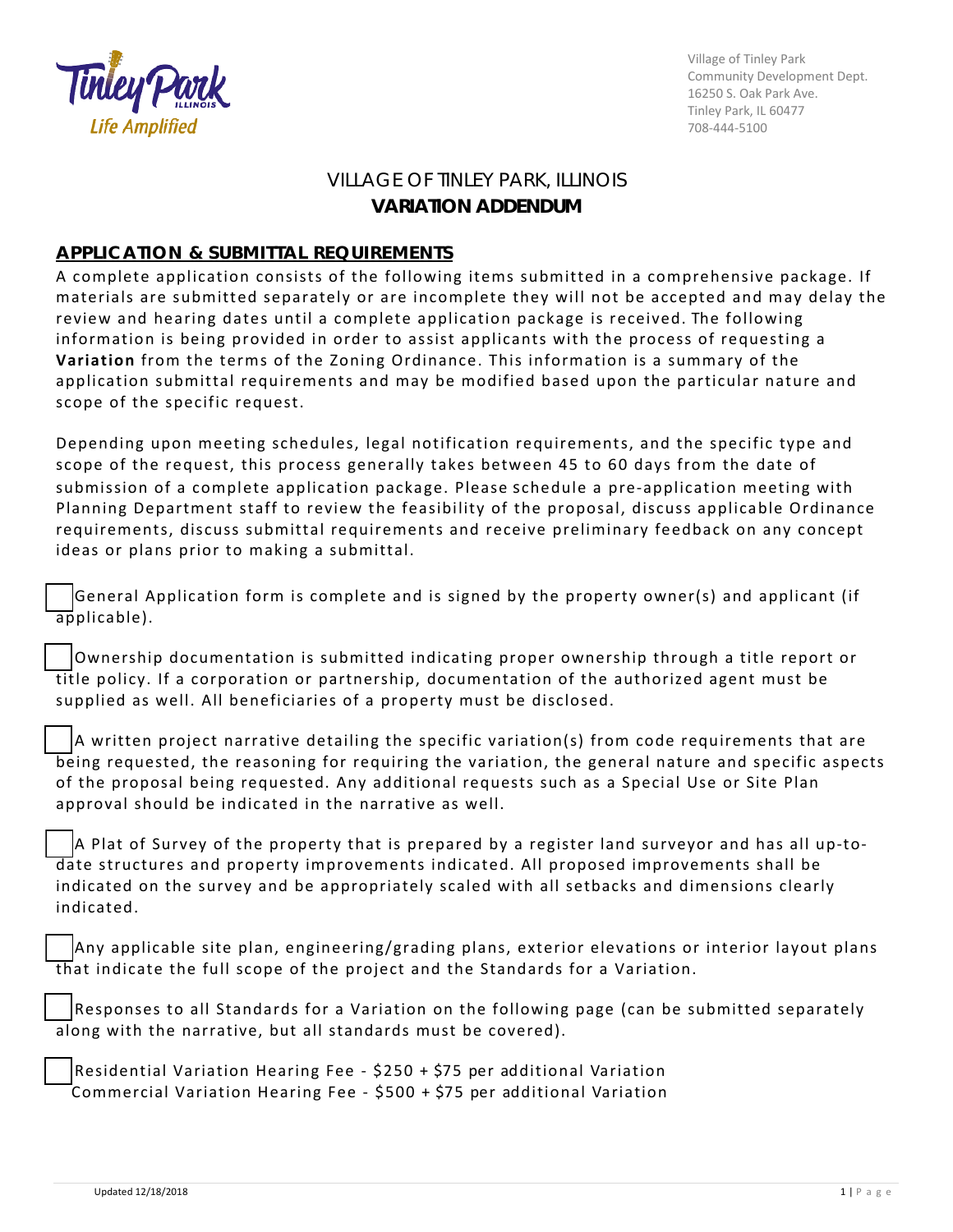## **STANDARDS AND CRITERIA FOR A VARIATION**

Section X.G.1 of the Village of Tinley Park Zoning Ordinance requires that the Zoning Board of Appeals determine compliance with the following standards and criteria. In order for a variance to be approved, the Petitioner must respond to all the following statements and questions related to the Standards with factual evidence and information to support the requested Variation. If additional space is required, you may provide the responses on a separate document or page.

- **A. Describe the difficulty that you have in conforming with the current regulations and restrictions relating to your property, and describe how this hardship is not caused by any persons presently having an interest in the property. (Please note that a mere inconvenience is insufficient to grant a Variation). For example, does the shape or size of the lot, slope, or the neighboring surroundings cause a severe problem in completing the project in conformance with the applicable Ordinance requirement?**
- **B. Describe any difficulties or hardships that current zoning regulations and restrictions would have in decreasing your property value compared to neighboring properties.**
- **C. Describe how the above difficulty or hardship was created.**
- **D. Describe the reasons this Variance request is unique to this property only and is not applicable, in general, to other properties within the same Zoning District.**
- **E. Explain how this Variance would not be regarded as an attempt at financial gain, but only because of personal necessity. For example, the intent of the Variance is to accommodate related living for an elderly relative as opposed to adding an additional income source.**
- **F. Describe how granting this Variance request will not be detrimental to the public welfare or injurious to other properties or improvements in the neighborhood in which the property is located.**
- **G. Explain how granting this Variance will not alter the essential charter of the neighborhood or locality.**